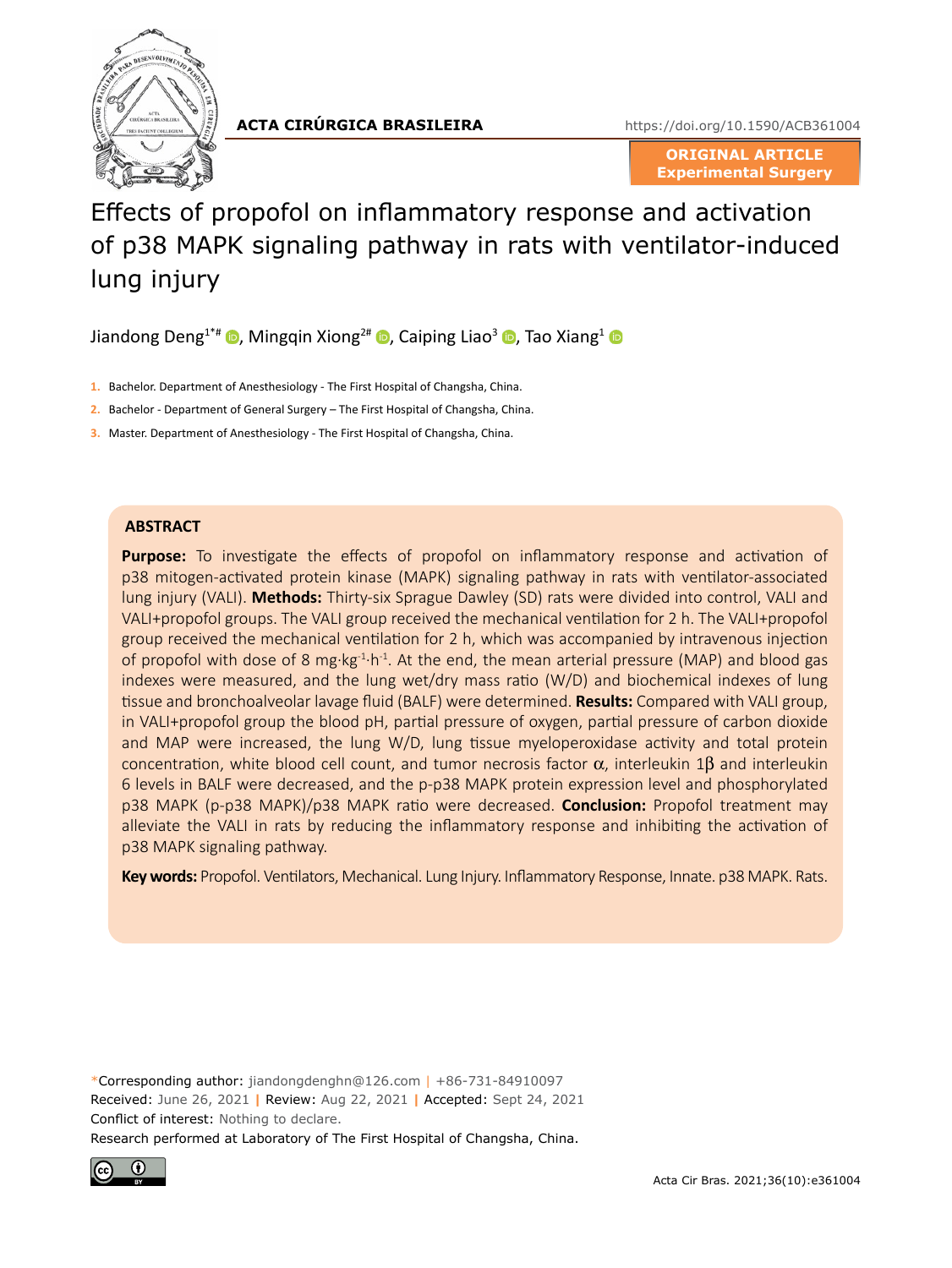# **Introduction**

In recent years, the clinical application of ventilator is increasing, but the lung injury caused by improper use of ventilator or its long application time has gradually attracted the attention of clinicians<sup>1</sup>. If the ventilatorassociated lung injury (VALI) cannot be treated in time, it will seriously endanger the respiratory function of patients, and even lead to death. At present, it is believed that the variation of proinflammatory mediators, changes in cell conformation, remodeling of cytoskeleton, activation of signal transduction pathway and apoptosis of pulmonary epithelial cells play important roles in VALI<sup>2-4</sup>.

In clinic, VALI is mainly treated by carbon dioxide inhalation, anti-inflammatory treatment, adrenoceptor drug therapy and renin-angiotensin-aldosterone system drug therapy, but there is no drug to specifically improve the prognosis of VALI. Propofol is an alkyl acid shortacting intravenous sedative which is currently used for the induction and maintenance of anesthesia, especially for minor surgery, outpatient biopsy and sedation of patients in critical care unit<sup>5,6</sup>. It is found that propofol can alleviate the vomiting, immune response, anxiety, and pain, besides protecting the nervous system<sup>7</sup>. Propofol is also a commonly used drug for sedation during mechanical ventilation. It has anti-inflammatory properties, can reduce the lung injury and improve the oxygenation during mechanical ventilation, but the mechanism is unclear<sup>8,9</sup>.

It is found that the p38 mitogen-activated protein kinase (MAPK) signaling pathway is closely related to the lung injury10-12. This study was designed to investigate the effects of propofol on inflammatory response and activation of p38 MAPK signaling pathway in rats with VALI.

## **Methods**

This study was approved by the ethics committee of the First Hospital of Changsha. All animal procedures were in accordance with the Guide for the Care and Use of Laboratory Animals by the National Institutes of Health.

#### *Animals and grouping*

Thirty-six specific-pathogen-free (SPF)-grade male Sprague Dawley rats (250-300g; Shanghai Slake Experimental Animal Co.) were maintained under condition of 12-h/12-h light/dark cycle, temperature of 22±2°C and humidity of 50±5%. After one week of adaptive feeding, the rats were randomly divided into control, VALI and VALI+propofol groups (12 animals in each group).

#### *Establishment of VALI model and treatment*

In VALI and VALI+propofol groups, the rats were anesthetized with 13.3% urethane combined with 0.5% chloraldose, followed by fixing. The trachea was cut open. A 16-gauge venous indwelling catheter was inserted into the trachea and connected to a small animal ventilator for mechanical ventilation. The tidal volume was set as 30mL/kg, and the ventilation time was 2h. In addition, in VALI+propofol group, during the mechanical ventilation, propofol was intravenously injected, with dose of 8 mg $\cdot$ kg $^{-1}\cdot$ h $^{-1}$ . In control group, the rats received the spontaneous breathing, without mechanical ventilation.

## *Mean arterial pressure monitoring and blood gas analysis*

At the end of mechanical ventilation, the mean arterial pressure (MAP) of rats was monitored. In addition, 0.3 mL of arterial blood was collected for blood gas analysis. The blood pH, partial pressure of oxygen (PaO<sub>2</sub>), and partial pressure of carbon dioxide (PaCO<sub>2</sub>) were measured.

#### *Determination of lung wet/dry mass ratio*

The rats were sacrificed. The right middle lung tissue was taken. The blood and water on the surface were sucked dry with absorbent paper. The lung tissue was weighed to obtain the wet mass (mg). Then, the lung tissue was dried in 80°C drying oven to constant weight to obtain the dry mass (mg). The lung wet/dry mass ratio (W/D) was obtained.

# *Determination of biochemical indexes of bronchoalveolar lavage fluid*

The lavage of left lung was performed using normal saline. The bronchoalveolar lavage fluid (BALF) was obtained, followed by centrifuging at 1,000 r/min for 10min. The precipitate was diluted with phosphate buffered saline. After Wright's staining, the white blood cells were counted under light microscope. The total protein concentration in BALF was determined by Coomassie brilliant blue staining. The tumor necrosis factor  $\alpha$  (TNF- $\alpha$ ), interleukin 1β (IL-1β) and interleukin 6 (IL-6) were detected by double-antibody sandwich indirect enzyme-linked immunosorbent assay. All operations were carried out in strict accordance with the requirements of the kit instructions.

# *Determination of biochemical indexes of lung tissue*

The left lung tissue was taken and homogenized. The protein was extracted using radio-immunoprecipitation assay (RIPA) buffer, and the protein concentration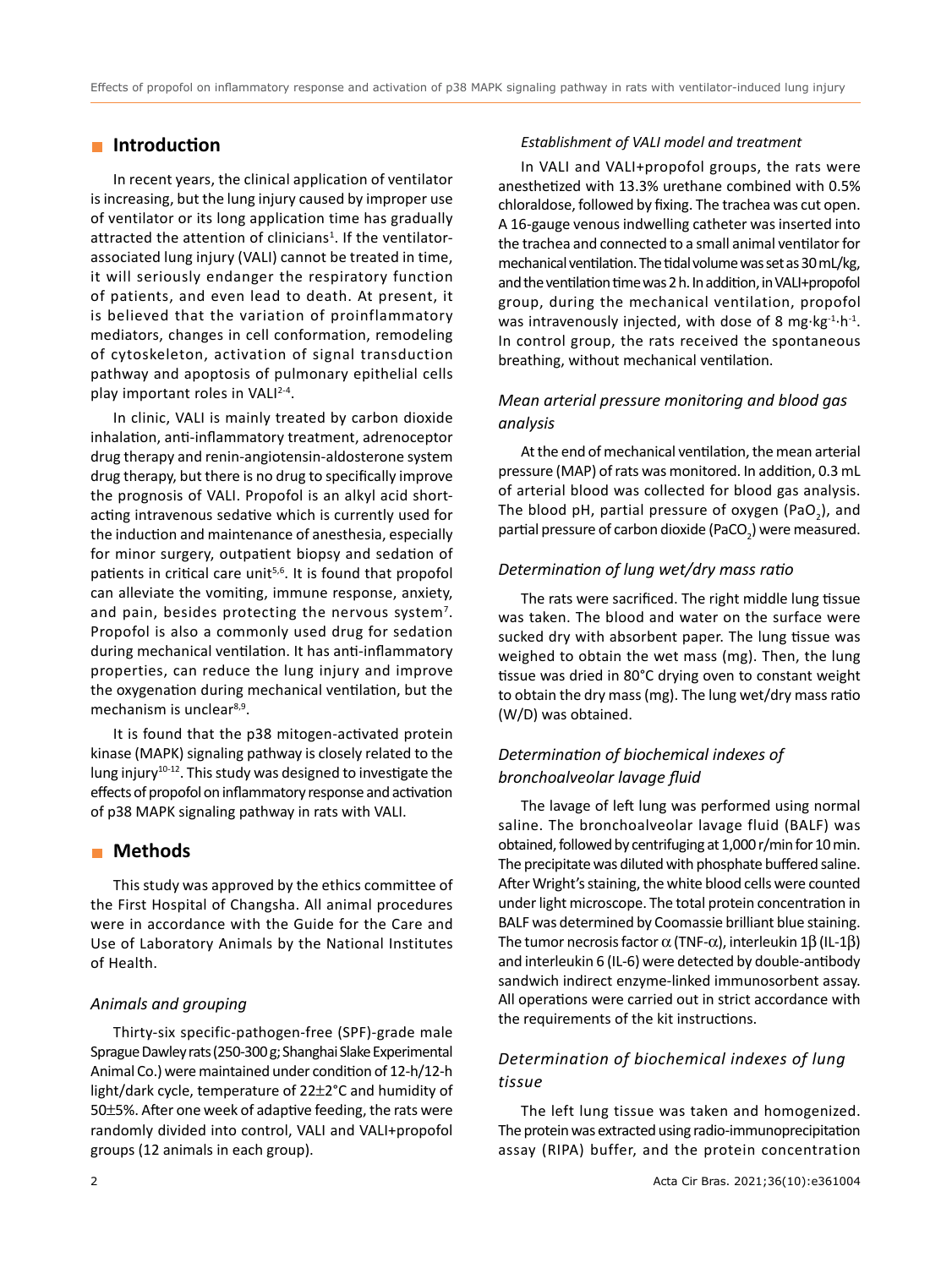was determined by Coomassie brilliant blue method. The myeloperoxidase activity in lung tissue was measured using the specific kit. The expressions levels of p38 MAPK and phosphorylated p38 MAPK (p-p38 MAPK) proteins were determined using western blot assays. The procedures were in accordance with the instructions of kits.

#### *Statistical analysis*

Data were presented as mean±standard deviation and analyzed using Statistical Package for the Social Sciences (SPSS) 18.0 software. The comparisons among three groups were performed using single-factor analysis of variance test with post-hoc Student-Newman-Keuls (SNK) test. P < 0.05 and P < 0.01 were considered significant and highly significant, respectively.

#### **Results**

# $\emph{Comparison of blood pH, PaO}_\gamma$   $\emph{PaCO}_\textit{2}$  and MAP *among three groups*

At the end of mechanical ventilation, the blood pH, PaO<sub>2</sub>, PaCO<sub>2</sub> and MAP had significant difference in three groups, respectively (P < 0.001). Compared with control group, each index in VALI and VALI+propofol groups was significantly decreased, respectively (P < 0.01). Compared with VALI group, each index in VALI+propofol group was significantly increased (P < 0.01) (Table 1).

# *Comparison of lung W/D and lung tissue myeloperoxidase activity among three groups*

As shown in Table 2, at the end of mechanical ventilation, the lung W/D and lung tissue myeloperoxidase activity had significant difference in three groups (P < 0.001). Each index in VALI and VALI+propofol groups was significantly higher than that in control group ( $P < 0.01$ ), and each index in VALI+propofol group was significantly lower than that in VALI group ( $P < 0.01$ ).

|                                              | Table 2 - Comparison of lung W/D and lung tissue |  |  |  |  |  |
|----------------------------------------------|--------------------------------------------------|--|--|--|--|--|
| myeloperoxidase activity among three groups. |                                                  |  |  |  |  |  |

| <b>Group</b>  | Lung W/D                      | Myeloperoxidase (U/g)         |
|---------------|-------------------------------|-------------------------------|
| Control       | $3.54 + 0.56$                 | $0.85 + 0.12$                 |
| VALI          | $5.18 + 0.78$ <sup>a</sup>    | $2.38 + 0.37$ <sup>a</sup>    |
| VALI+propofol | $4.37 \pm 0.39$ <sup>ab</sup> | $1.43 \pm 0.19$ <sup>ab</sup> |
| F             | 22.538                        | 114.615                       |
| P             | < 0.001                       | < 0.001                       |

<sup>a</sup>P < 0.01 *vs*. control group; <sup>b</sup>P < 0.01 *vs*. VALI group; VALI: ventilator-associated lung injury; W/D: wet/dry mass ratio; F: statistics of single-factor analysis of variance test.

# *Comparison of total protein concentration and white blood cell count in BALF among three groups*

At the end of mechanical ventilation, there was significant difference of total protein concentration and white blood cell count in BALF among three groups (P < 0.001). Compared with control group, each index in VALI and VALI+propofol groups was significantly increased (P < 0.01). Compared with VALI group, each index in VALI+propofol group was significantly decreased (P < 0.01) (Table 3).

**Table 3 -** Comparison of total protein concentration and white blood cell count in BALF among three groups.

| <b>Group</b>  | <b>Total protein</b><br>concentration (g/L) | <b>White blood cell</b><br>count $(1 \times 10^7$ /L) |
|---------------|---------------------------------------------|-------------------------------------------------------|
| Control       | $0.41 + 0.06$                               | $39.92 + 5.06$                                        |
| VAI T         | $1.48 + 0.18$ <sup>a</sup>                  | $121.38 + 19.37$ <sup>a</sup>                         |
| VALI+propofol | $0.72 + 0.12$ <sup>ab</sup>                 | $65.05 + 9.28$ <sup>ab</sup>                          |
| F             | 216.500                                     | 128.650                                               |
| P             | < 0.001                                     | < 0.001                                               |

<sup>a</sup>P < 0.01 *vs*. control group; <sup>b</sup>P < 0.01 *vs*. VALI group; VALI: ventilator-associated lung injury; F: statistics of single-factor analysis of variance test.

# **Table 1 -** Comparison of blood pH, PaO<sub>2</sub>, PaCO<sub>2</sub> and MAP among three groups.

| <b>Group</b>  | pH                            | PaO <sub>2</sub> (mmHg)      | PaCO <sub>2</sub> (mmHg)      | <b>MAP</b> (mmHg)               |
|---------------|-------------------------------|------------------------------|-------------------------------|---------------------------------|
| Control       | $7.40 \pm 0.04$               | 99.30+14.72                  | $40.17 \pm 6.35$              | 123.06±5.40                     |
| VALI          | $7.16 \pm 0.05$ <sup>a</sup>  | $65.06 + 10.20$ <sup>a</sup> | $69.54 \pm 8.19$ <sup>a</sup> | $89.12 \pm 6.19$ <sup>a</sup>   |
| VALI+propofol | $7.30 \pm 0.04$ <sup>ab</sup> | 78.28±7.06 <sup>ab</sup>     | 56.68±7.04 <sup>ab</sup>      | $103.32 \pm 7.04$ <sup>ab</sup> |
| F             | 91.789                        | 28.967                       | 49.715                        | 89.368                          |
| P             | < 0.001                       | < 0.001                      | < 0.001                       | < 0.001                         |

<sup>a</sup>P < 0.01 *vs*. control group; <sup>b</sup>P < 0.01 *vs*. VALI group; VALI: ventilator-associated lung injury; PaO<sub>2</sub>: partial pressure of oxygen; PaCO<sub>2</sub>, partial pressure of carbon dioxide; MAP, mean arterial pressure.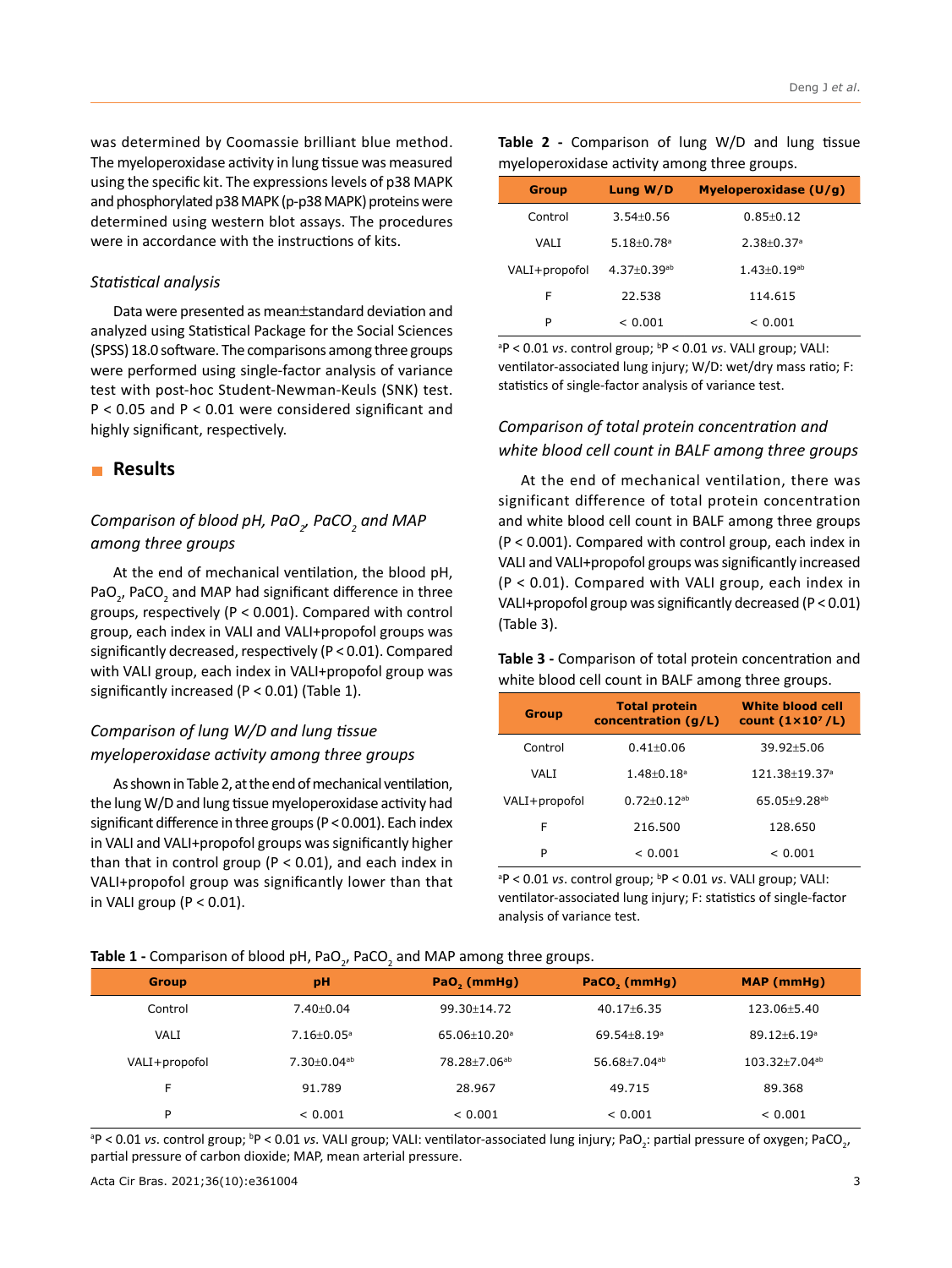# *Comparison of TNF-*α*, IL-1*β *and IL-6 levels in BALF among three groups*

Table 4 shows that, at the end of mechanical ventilation, TNF-α, IL-1β and IL-6 levels in BALF had significant difference in three groups (P < 0.001). Each index in VALI and VALI+propofol groups was significantly higher than that in control group (P < 0.01), and each index in VALI+propofol group was significantly lower than that in VALI group (P < 0.01).

**Table 4 -** Comparison of TNF-α, IL-1β and IL-6 levels in BALF among three groups.

| <b>Group</b> | TNF- $\alpha$<br>(pg/mL)     | $IL - 1\beta$<br>(pg/mL)        | IL-6 $(pg/mL)$                |
|--------------|------------------------------|---------------------------------|-------------------------------|
| Control      | 67.38+9.42                   | $45.83 + 6.04$                  | $39.05 + 7.24$                |
| VALI         | 281.20+36.28ª                | 201.47+38.21 <sup>a</sup>       | 121.25+19.82 <sup>a</sup>     |
|              | VALI+propofol 124.16±23.19ab | $89.84 \pm 15.33$ <sup>ab</sup> | $61.72 + 11.77$ <sup>ab</sup> |
| F            | 227.321                      | 133.833                         | 111.150                       |
| P            | < 0.001                      | < 0.001                         | < 0.001                       |

<sup>a</sup>P < 0.01 *vs*. control group; <sup>b</sup>P < 0.01 *vs*. VALI group; VALI: ventilator-associated lung injury; TNF-α: tumor necrosis factor α; IL-1β: interleukin 1β; IL-6: interleukin 1β; F: statistics of single-factor analysis of variance test.

# *Comparison of p38 MAPK and p-p38 MAPK protein expression levels in lung tissue among three groups*

At the end of mechanical ventilation, there was no significant difference of p38 MAPK protein expression level in lung tissue among three groups ( $P > 0.05$ ), with significant difference of p-p38 MAPK protein expression level among three groups (P < 0.001). Compared with control group, p-p38 MAPK protein expression level and p-p38 MAPK/p38 MAPK ratio in VALI and VALI+propofol groups were significantly increased (P < 0.01). Compared with VALI group, each index in VALI+propofol group was significantly decreased (P < 0.01) (Table 5).

**Table 5 -** Comparison of p38 MAPK and p-p38 MAPK protein expression levels in lung tissue among three groups.

| <b>Group</b>  | <b>p38 MAPK/B-</b><br>actin | $p-p38$ MAPK/<br>$\beta$ -actin | <b>p-p38 MAPK/</b><br><b>p38 MAPK</b> |
|---------------|-----------------------------|---------------------------------|---------------------------------------|
| Control       | $1.06 + 0.15$               | $0.79 + 0.12$                   | $0.77 + 0.18$                         |
| VALI          | $1.09 + 0.13$               | $1.78 + 0.26$ <sup>a</sup>      | $1.66 \pm 0.27$ <sup>a</sup>          |
| VALI+propofol | $1.15 + 0.17$               | $1.27 + 0.16^{ab}$              | $1.11+0.04^{ab}$                      |
| F             | 1.107                       | 116.958                         | 67.925                                |
| P             | 0.343                       | < 0.001                         | < 0.001                               |

<sup>a</sup>P < 0.01 *vs*. control group; <sup>b</sup>P < 0.01 *vs*. VALI group; VALI: ventilator-associated lung injury; MAPK: mitogen-activated protein kinase; F: statistics of single-factor analysis of variance test.

#### **Discussion**

In the emergency treatment or rescue of critically ill patients, the use of ventilator is the most common and effective for mechanical ventilation. Despite the protective ventilation strategy, VALI is still one of the high risk factors<sup>13,14</sup>. Therefore, it is an inevitable trend to explore measures to prevent VALI.

In this study, the protective effects of propofol on rats with VILI were investigated. Results showed that, after 2 h of mechanical ventilation, compared with control group, the blood pH, PaO<sub>2</sub>, PaCO<sub>2</sub> and MAP in VALI and VALI+propofol groups were significantly decreased. Compared with VALI group, each index in VALI+propofol group was significantly increased. This indicates that the propofol treatment can improve the pulmonary function of rats during mechanical ventilation.

Lung W/D reflects the degree of pulmonary edema, and the total protein concentration in BALF reflects the pulmonary exudation. The lung tissue myeloperoxidase activity and white blood cell count reflect the white blood cell infiltration of lung tissue. In this study, at the end of mechanical ventilation, compared with control group, the lung W/D, lung tissue myeloperoxidase activity and total protein concentration and white blood cell count in BALF in VALI and VALI+propofol groups were significantly increased. Compared with VALI group, each index in VALI+propofol group was significantly decreased. It suggests that the VALI occurs in rats, and the propofol treatment can alleviate the VALI.

There are many abnormal changes of the immune system in VALI, which is closely related to the release of inflammatory factors and inflammatory response. At the same time, the inflammatory response will aggravate the VALI<sup>15</sup>. Previous study<sup>16</sup> has found that there is abnormal inflammatory response in rat VALI model. After treatment by curcumin with anti-inflammatory properties, the VALI is alleviated, and the release of inflammatory factors and activation of neutrophils are decreased.

Another study<sup>17</sup> has shown that pycnogenol extracted from pine bark can resist the VALI, and reduce the lung tissue TNF- $\alpha$ , IL-1 $\beta$  and IL-6 levels. In our study, at the end of mechanical ventilation, the TNF-α, IL-1β and IL-6 levels in BALF in VALI and VALI+propofol groups were significantly higher than those in control group, and each index in VALI+propofol group was significantly lower than that in VALI group. It confirms that the propofol treatment can decrease the inflammatory response, which is related to its alleviative effect on VALI in rats.

Studies have shown that the initiation of pulmonary inflammatory response is closely related to the activation of inflammatory signal transduction pathway. The p38 MAPK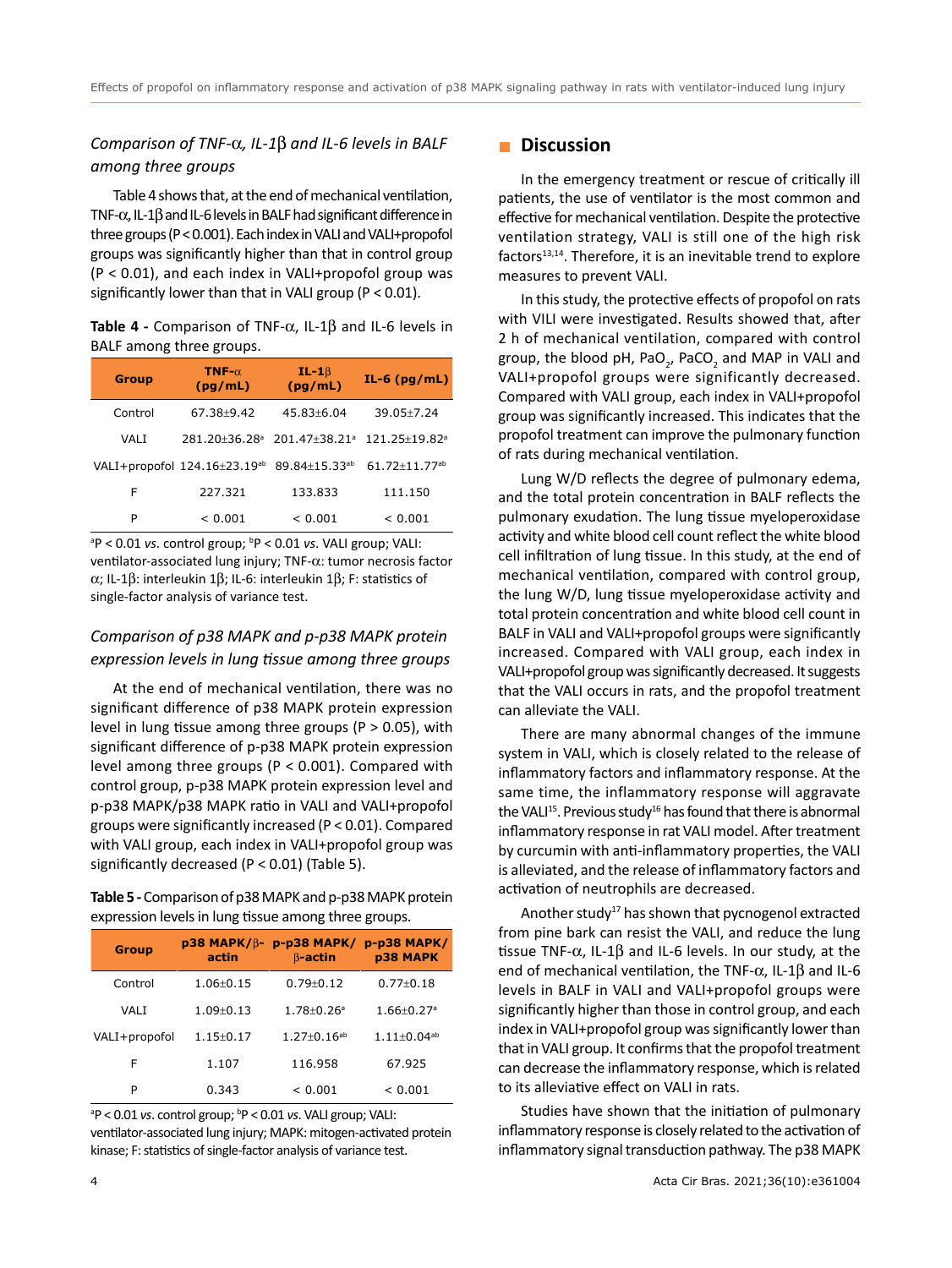pathway plays a particularly important role in lung injury. This pathway is coupled with the mechanical stimulation sensor and is also related to the transcription and expression of a variety of inflammatory substances<sup>18,19</sup>. After p38 MAPK pathway is activated, the inactive threonine and tyrosine are phosphorylated to form p-p38 MAPK protein. p-p38 MAPK protein can up-regulate the expression of a variety of inflammatory factors<sup>20</sup>.

Results of this study showed that, at the end of mechanical ventilation, there was no significant difference of p38 MAPK protein expression level in lung tissue among the three groups. However, compared with control group, the p-p38 MAPK protein expression level and p-p38 MAPK/ p38 MAPK ratio in VALI and VALI+propofol groups were significantly increased. Compared with VALI group, each index in VALI+propofol group was significantly decreased. It indicates that the p38 MAPK signaling pathway is activated in mechanical ventilation, and the propofol treatment can inhibit the activation of p38 MAPK signaling pathway, thus reducing the VALI.

# **Conclusions**

The propofol treatment can alleviate the VALI in rats. The mechanism may be associated with reducing the inflammatory response and inhibiting the activation of p38 MAPK signaling pathway. This study has provided a new theoretical basis for the application of propofol in VALI and a new clue for the prevention and treatment of VALI.

This study, however, has some limitations. Firstly, the sample size of animals is relatively small, which may affect the persuasiveness of the results. Secondly, there may be other mechanisms related to the protective effect of propofol on VALI, which have not been investigated here. These issues need to be solved in the follow-up research.

# **Authors' contribution**

**Design of the study**: Deng J; **Acquisition of data**: Liao C; **Technical procedures**: Xiong M; **Statistical analysis**: Liao C; **Manuscript preparation**: Xiang T; **Critical revision**: Deng J; **Final approval of the version to be published**: Deng J, Xiong M, Liao C and Xiang T. #The authors contributed equally to this work.

## **n** Data availability statement

Data will be available upon request.

## **Funding**

Not applicable.

## **Acknowledgments**

Not applicable.

## **References**

- 1. Tsumura H, Harris E, Brandon D, Pan W, Vacchiano C. Review of the mechanisms of ventilator induced lung injury and the principles of intraoperative lung protective ventilation. AANA J. 2021;89:227-33.
- 2. Monjezi M, Jamaati H, Noorbakhsh F. Attenuation of ventilator-induced lung injury through suppressing the proinflammatory signaling pathways: a review on preclinical studies. Mol Immunol. 2021;135:127-36. [https://doi.](https://doi.org/10.1016/j.molimm.2021.04.007) [org/10.1016/j.molimm.2021.04.007](https://doi.org/10.1016/j.molimm.2021.04.007)
- 3. Kim SH, Li M, Pyeon TH, So KY, Kwak SH. The volatile anesthetic sevoflurane attenuates ventilator-induced lung injury through inhibition of ERK1/2 and Akt signal transduction. Korean J Anesthesiol. 2015;68:62-9. [https://](https://doi.org/10.4097/kjae.2015.68.1.62) [doi.org/10.4097/kjae.2015.68.1.62](https://doi.org/10.4097/kjae.2015.68.1.62)
- 4. Zhu H, He J, Liu J, Zhang X, Yang F, Liu P, Wang S. Alpha 1-antitrypsin ameliorates ventilator-induced lung injury in rats by inhibiting inflammatory responses and apoptosis. Exp Biol Med (Maywood). 2018;243:87-95. [https://doi.](https://doi.org/10.1177/1535370217740852) [org/10.1177/1535370217740852](https://doi.org/10.1177/1535370217740852)
- 5. Chidambaran V, Costandi A, D'Mello A. Propofol: a review of its role in pediatric anesthesia and sedation. CNS Drugs. 2015;29:543-63. [https://doi.org/10.1007/s40263-015-](https://doi.org/10.1007/s40263-015-0259-6) [0259-6](https://doi.org/10.1007/s40263-015-0259-6)
- 6. Wang H, Zhang S, Zhang A, Yan C. Propofol prevents the progression of malignant pheochromocytoma in vitro and in vivo. DNA Cell Biol. 2018;37:308-15. [https://doi.](https://doi.org/10.1089/dna.2017.3972) [org/10.1089/dna.2017.3972](https://doi.org/10.1089/dna.2017.3972).
- 7. Dinis-Oliveira RJ. Metabolic profiles of propofol and fospropofol: clinical and forensic interpretative aspects. Biomed Res Int. 2018;2018:6852857. [https://doi.](https://doi.org/10.1155/2018/6852857) [org/10.1155/2018/6852857](https://doi.org/10.1155/2018/6852857)
- 8. Li SP, Zhou XL, Zhao Y. Sedation with midazolam worsens the diaphragm function than dexmedetomidine and propofol during mechanical ventilation in rats. Biomed Pharmacother. 2020;121:109405. [https://doi.](https://doi.org/10.1016/j.biopha.2019.109405) [org/10.1016/j.biopha.2019.109405](https://doi.org/10.1016/j.biopha.2019.109405)
- 9. Elgebaly AS, Sabry M. Sedation effects by dexmedetomidine versus propofol in decreasing duration of mechanical ventilation after open heart surgery. Ann Card Anaesth. 2018;21:235-42. [https://doi.org/10.4103/aca.](https://doi.org/10.4103/aca.ACA_168_17) [ACA\\_168\\_17](https://doi.org/10.4103/aca.ACA_168_17)
- 10. Nakata K, Okazaki M, Shimizu D, Suzawa K, Shien K, Miyoshi K, Otani S, Yamamoto H, Sugimoto S, Yamane M, Ousaka D, Ohara T, Matsukawa A, Nishibori M, Toyooka S. Protective effects of anti-HMGB1 monoclonal antibody on lung ischemia reperfusion injury in mice. Biochem Biophys Res Commun. 2021;573:164-70. [https://doi.org/10.1016/j.](https://doi.org/10.1016/j.bbrc.2021.08.015) [bbrc.2021.08.015](https://doi.org/10.1016/j.bbrc.2021.08.015)